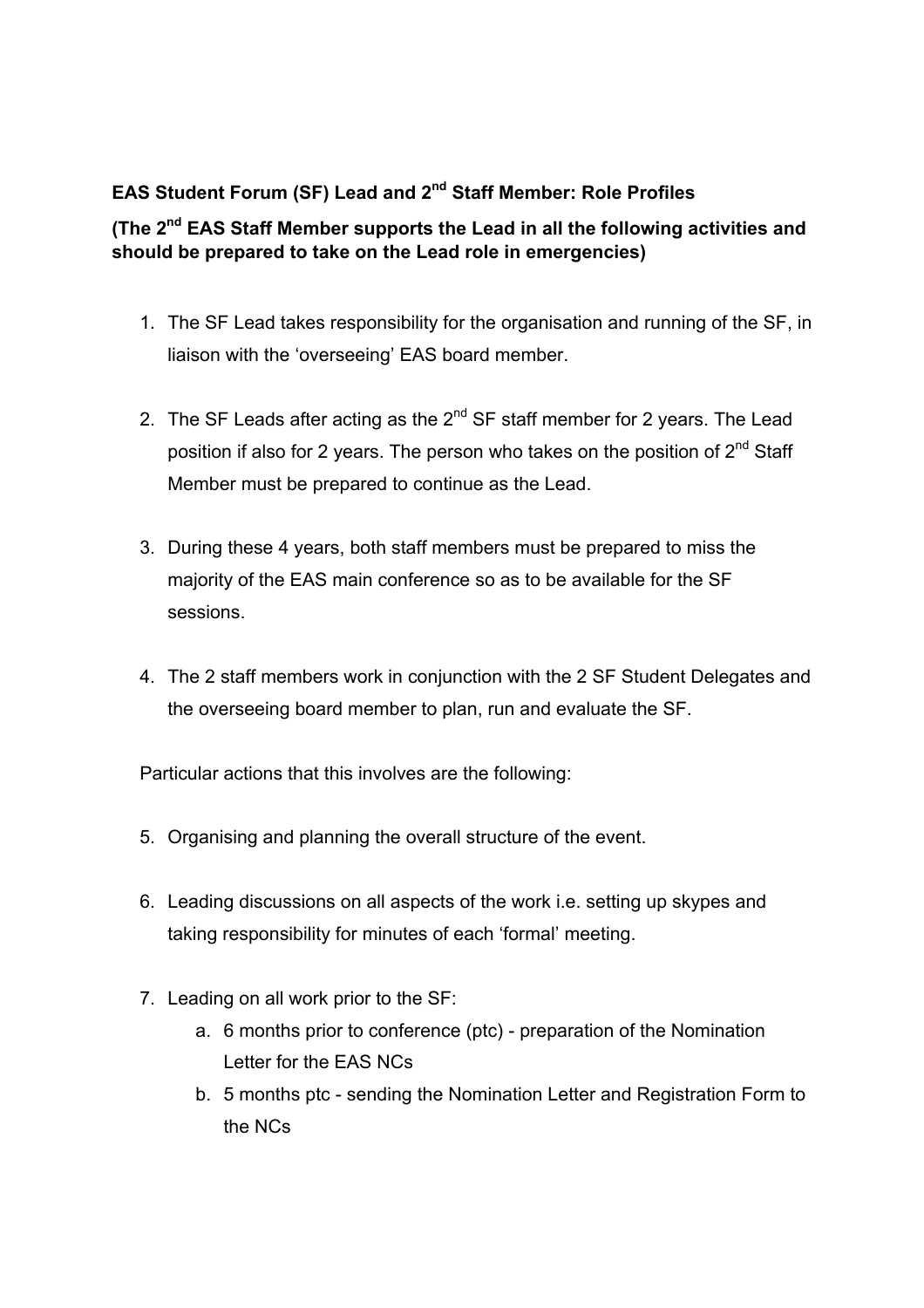- c. As soon as possible but at the latest 3 months ptc sending notice of acceptance to successful applicants
- d. 3 months ptc preparing a letter for the participants with general information about the SF programme, preparations required, schedule and travel information; preparing information for the EAS website and sending this to the overseeing board member
- e. 2 months ptc sending the final information letter to the nominated participants which includes the timetable and list of participants
- f. 2 months ptc adding information to the EAS website (via overseeing board member)
- g. 2 months ptc preparing the format of the SF members' reflective 'diaries'
- h. 1 months ptc sending prior reading to participants
- i. 1 month ptc ensuring the SF team is clear about roles and responsibilities during the event.
- 8. The SF staff members must liaise with the member of the board who has responsibility for NCs / keep them informed about any communication with NCs.
- 9. The SF staff members work with the Student Delegate from the host country to liaise with the main conference organiser regarding accommodation, rooming and any other matters related to the SF work.
- 10.The month after the conference preparing the SF review and photos, and sending these to the overseeing board member for uploading to the website. The review is a general reflection on the SF by the Lead, in conjunction with the  $2<sup>nd</sup>$  member of staff. (The 2 SF Student Delegates also, jointly, write a review, which they send to the Lead and to the overseeing board member who uploads these to Blackboard).
- 11. (In conjunction with the  $2^{nd}$  Staff Member and the 2 SF Student Delegates) preparing a report on the SF for the EAS board and sending this to the